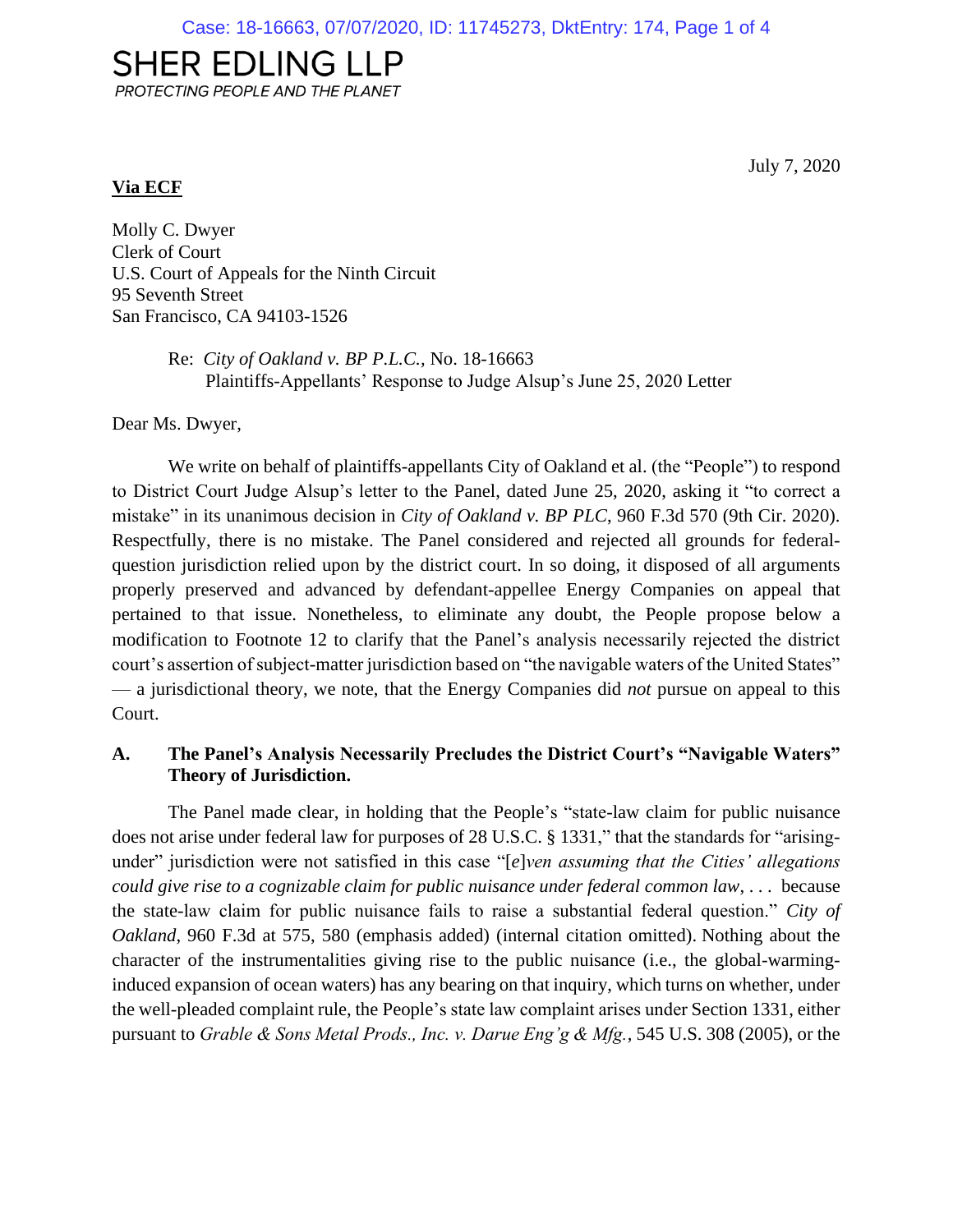doctrine of complete preemption. *See* 960 F.3d at 580-582. <sup>1</sup> As the Panel correctly held, the People's well-pleaded complaint does not support either basis for jurisdiction in this case.

## **B. This Court Was Not "Led Astray" and it Correctly Rejected the District Court's Legal Analysis**

The district court states that "it appears counsel led the Panel astray in recharacterizing the reasoning of the district court as admiralty jurisdiction." Dkt. No. 173 at 1. The People's briefs do not support that characterization. To the contrary, the People directly addressed the district court's navigable-waters theory, and *separately* pointed to the Energy Companies' waiver of their admiralty jurisdiction argument. *See* AOB at 14 n.4, 27-28.

The first time the navigable-waters theory of removal jurisdiction arose in the district court was when the district court issued a Request for Supplemental Briefing, inviting the parties to address whether the purported relationship between the People's claims and the navigable waters of the United States supported removal. ER34. The parties responded as directed, and their briefs addressed the navigable-waters theory from the perspective of both admiralty jurisdiction (which the Energy Companies had waived) and federal-question jurisdiction. ER193-201.

The district court subsequently held, in the order reversed by this Court, that the People's public nuisance claim was properly removed because it was "necessarily governed by federal common law," "noting" in part that because flooding involves navigable waters, the People's claims "necessarily implicate an area quintessentially within the province of the federal courts." *State of California v. BP P.L.C.*, Case No. C. 17-06011 WHA, 2018 WL 1064293 (N.D. Cal. Feb. 27, 2018) (citing *Michigan v. U.S. Army Corps of Engineers*, 667 F.3d 765 (7th Cir. 2011)). 2

<sup>&</sup>lt;sup>1</sup> At least two district courts have rejected navigable waters as a basis for federal removal jurisdiction in climate injury cases similar to this. *See Mayor and City Council of Baltimore v. BP P.L.C.,*  388 F. Supp. 3d 538, 560 (D. Md. 2019), as amended (June 20, 2019), *aff'd on other grounds*, 952 F.3d 452 (4th Cir. 2020) ("That the City's hypothetical remedy might include some construction of infrastructure on navigable waters, and thus require the approval of the Army Corps, does not mean that an issue of federal law is necessarily raised by the City's claims."); *Rhode Island v. Chevron Corp.*, 393 F. Supp. 3d 142, 151 (D.R.I. 2019) ("By mentioning . . . navigable waters of the United States, Appellees seek to raise issues that they may press in the course of this litigation, but that are not perforce presented by the State's claims."); *cf*. United States Amicus Br. (Dkt. No. 97) at 9 (urging "the Court *not* to affirm the district court's conclusion that jurisdiction may be sustained because the Cities' alleged flooding-related injuries would be most immediately caused by the 'navigable waters of the United States'") (emphasis in original). Indeed, the district court's navigable-waters theory would not support even ordinary preemption. United States Amicus Br. (Dkt. No. 97) at 9 (the Clean Water Act "regulates *discharges of pollutants to* – not flooding from – *'*navigable waters'") (citing 33 U.S.C. §§ 1311, 1362(12)) (emphasis in original).

<sup>&</sup>lt;sup>2</sup> Michigan did not address removal jurisdiction; the plaintiffs in that case had filed their lawsuit in federal court alleging federal causes of action only. *See* 667 F.3d 768-69.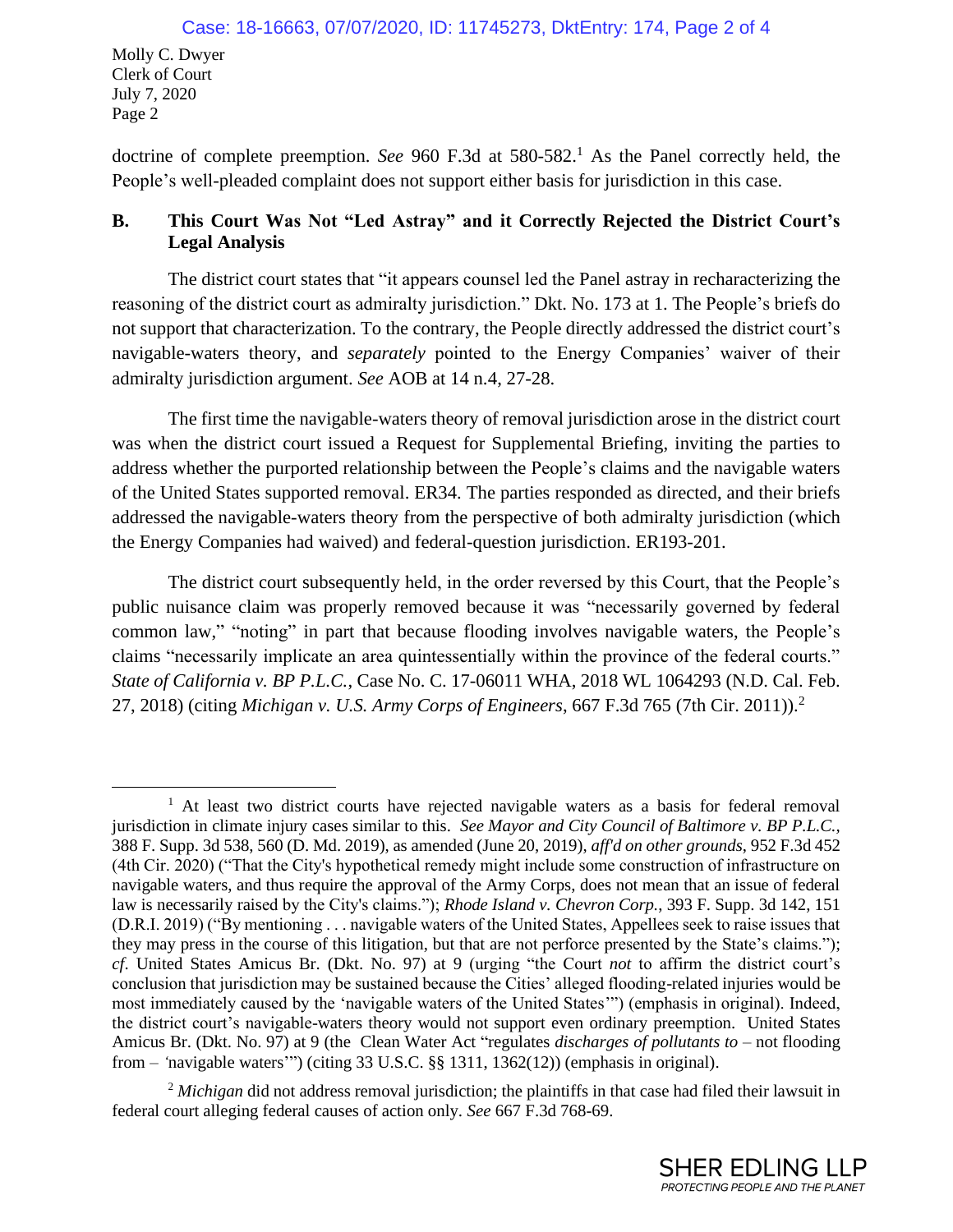Molly C. Dwyer Clerk of Court July 7, 2020 Page 3

On appeal, the People pointed out that the district court's navigable-waters theory could not support removal jurisdiction because "the court did not explain how a federal navigable-waters claim could completely preempt the People's state law public nuisance claim." AOB at 14 n.4. The People also made the *independent* argument that the Energy Companies' admiralty jurisdiction argument lacked merit, and was waived in any event, because the Energy Companies had failed to raise that jurisdictional ground in their notices of removal. *Id.* at 27-28. The People did not mislead the Panel concerning the district court's ruling, and the Panel's general analysis of "arising-under" jurisdiction makes clear that it was not "led astray" by the People's briefs.

The district court nonetheless takes issue with Footnote 12 of the Panel's opinion on the ground that it incorrectly suggests that the district court had relied on admiralty jurisdiction as one basis for denying the People's remand motion. Respectfully, that is not a fair reading of the footnote, which correctly observes that the district court requested supplemental briefing "on how the concept of "'navigable waters of the United States' . . . relates to the removal jurisdiction issue in th[e] case." *Id.* at 585 n.12 (alteration in the original). While it is true that the Energy Companies' supplemental briefing in the district court improperly raised a new admiralty jurisdiction argument as additional support for their position, ER194-198, the Panel in Footnote 12 simply stated that this new argument had been waived and would not be available to the Energy Companies on remand, which is why it advised the district court to "confine its analysis to the bases for jurisdiction asserted in the notices of removal."

## **C. Even if the Panel's Opinion Had Not Necessarily Rejected the District Court's Navigable Waters Theory, that Theory was Waived by the Energy Companies on Appeal**

The district court's letter asks the Panel to "withdraw Footnote 12 and address the merits of the ground on which removal jurisdiction was actually sustained below." Dkt. No. 173 at 3. As explained above, the Panel's rejection of the district court's navigable waters theory is necessarily included in the Panel's analysis of what is required to establish arising-under jurisdiction under *Grable* and the complete-preemption doctrine. In addition, the Energy Companies waived this argument, by choosing not to include it as a substantive argument in their Response Brief.

The entirety of the Energy Companies' navigable-waters argument on appeal was contained in a single sentence that quoted a short excerpt from the district court's order: "Moreover, because 'the instrumentality of the alleged harm is the navigable waters of the United States,' ER25, Plaintiffs' claims necessarily arise under federal law." Response Brief at 37. The Energy Companies' failure to present any legal authority, factual support, or argument in support of "navigable waters" removal jurisdiction constitutes waiver. *See Nw. Acceptance Corp. v. Lynnwood Equip., Inc.*, 841 F.2d 918, 924 (9th Cir. 1988) (failure to present an "intelligible argument" in violation of Fed. R. App. P. 28(a)(4) waives issue on appeal); *In re Wilko Mach.,*  Inc., 172 F.3d 61 (9th Cir. 1999) (declining to address insufficiently briefed issue).